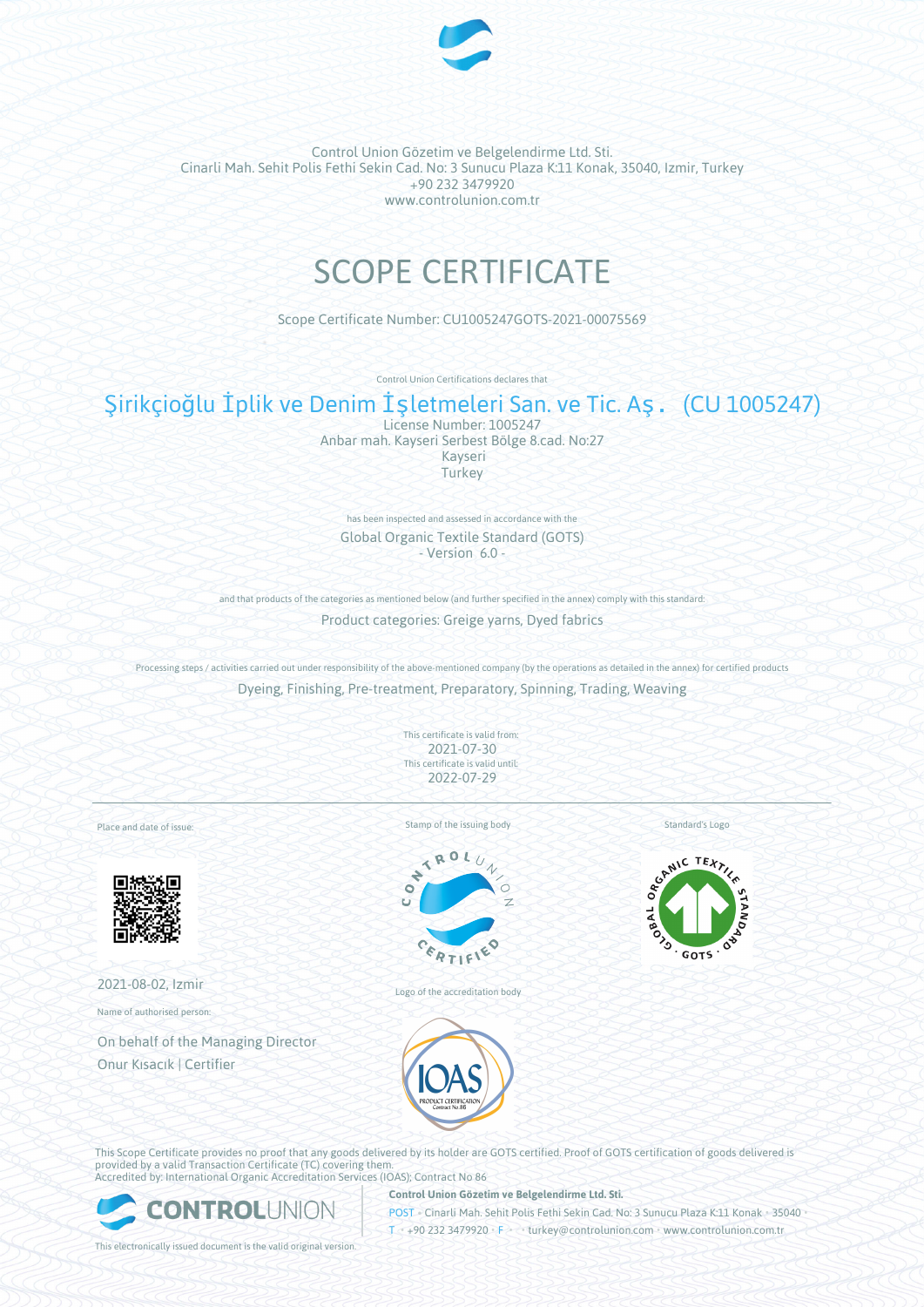

#### Control Union Gözetim ve Belgelendirme Ltd. Sti. Cinarli Mah. Sehit Polis Fethi Sekin Cad. No: 3 Sunucu Plaza K:11 Konak, 35040, Izmir, Turkey +90 232 3479920 www.controlunion.com.tr

**Şirikçioğlu İplik ve Denim İşletmeleri San. ve Tic. Aş. (CU 1005247) Global Organic Textile Standard (GOTS)**

Products Annex to certificate no. CU1005247GOTS-2021-00075569 In specific the certificate covers the following products:

| <b>Product category</b> | <b>Product details</b> | <b>Material composition</b>                                                            | <b>Label grade</b> |  |
|-------------------------|------------------------|----------------------------------------------------------------------------------------|--------------------|--|
| Dyed fabrics            | Denim fabrics          | 100.0% Organic Cotton                                                                  | Organic            |  |
| Dyed fabrics            | Denim fabrics          | Organic<br>98.0% Organic Cotton<br>2.0% Conventional Elastane (Spandex)                |                    |  |
| Dyed fabrics            | Denim fabrics          | 1.0% Conventional Elastane (Spandex)<br>99.0% Organic Cotton                           | Organic            |  |
| Dyed fabrics            | Woven fabrics          | Made With<br>20.0% Recycled Post-Consumer Polyester<br>Organic<br>80.0% Organic Cotton |                    |  |
| Greige yarns            | Carded yarns           | 100.0% Organic Cotton                                                                  | Organic            |  |
| Greige yarns            | Combed yarns           | 100.0% Organic Cotton                                                                  | Organic            |  |
| Greige yarns            | Open-end yarns         | 100.0% Organic Cotton                                                                  | Organic            |  |

Place and date of issue:



2021-08-02, Izmir

Name of authorised person:

On behalf of the Managing Director Onur Kısacık | Certifier

Stamp of the issuing body



Logo of the accreditation body





Standard's logo